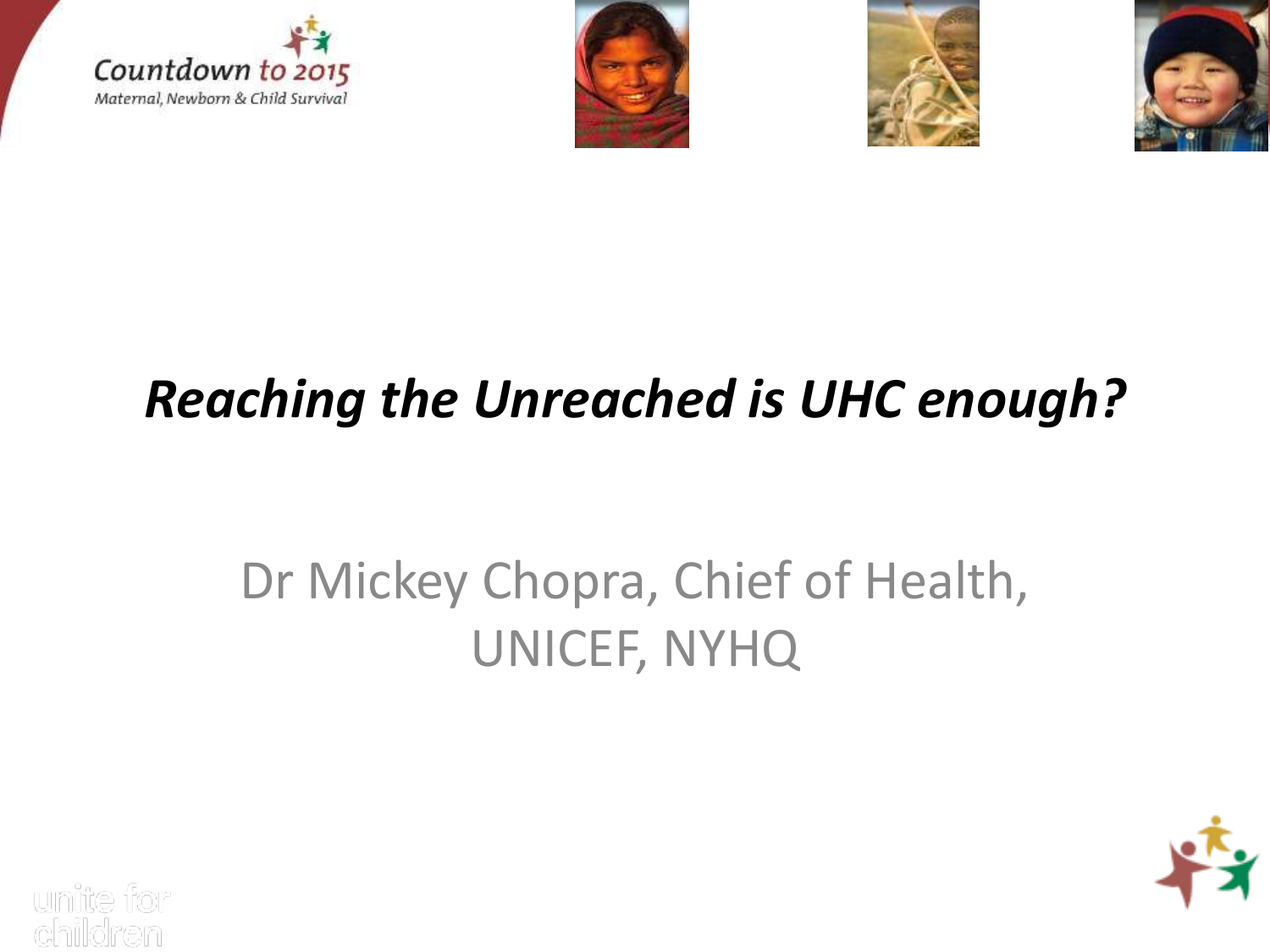

### *Historically, richer groups tend to capture more of the social benefits of increased economic growth…..*

*Proportion of children 0 – 59 months old who are stunted, by household wealth quintile*



*Note: Prevalence trend estimates are calculated according to the NCHS reference population, as there were insufficient data to calculate trend estimates according to WHO Child Growth Standards. Estimates are age-adjusted to represent children 0–59 months old in each survey.*

*Information on household wealth quintiles was not originally published in the 1992–1993 and 1998–1999 National Family Health Surveys (NFHS). Data sets with household wealth quintile information for these surveys were later released by Measure DHS. For the analysis here, the NFHS 1992–1993 and 1998–1999 data sets were reanalyzed in order to estimate child stunting prevalence by household wealth quintile. Estimates from these two earlier*  rounds of surveys were age-adjusted so that they would all refer to children 0–59 months old and would thus be comparable with estimates from the *2005–2006 NFHS.*



*Source: National Family Health Survey, 1992–1993, 1998–1999 and 2005–2006.*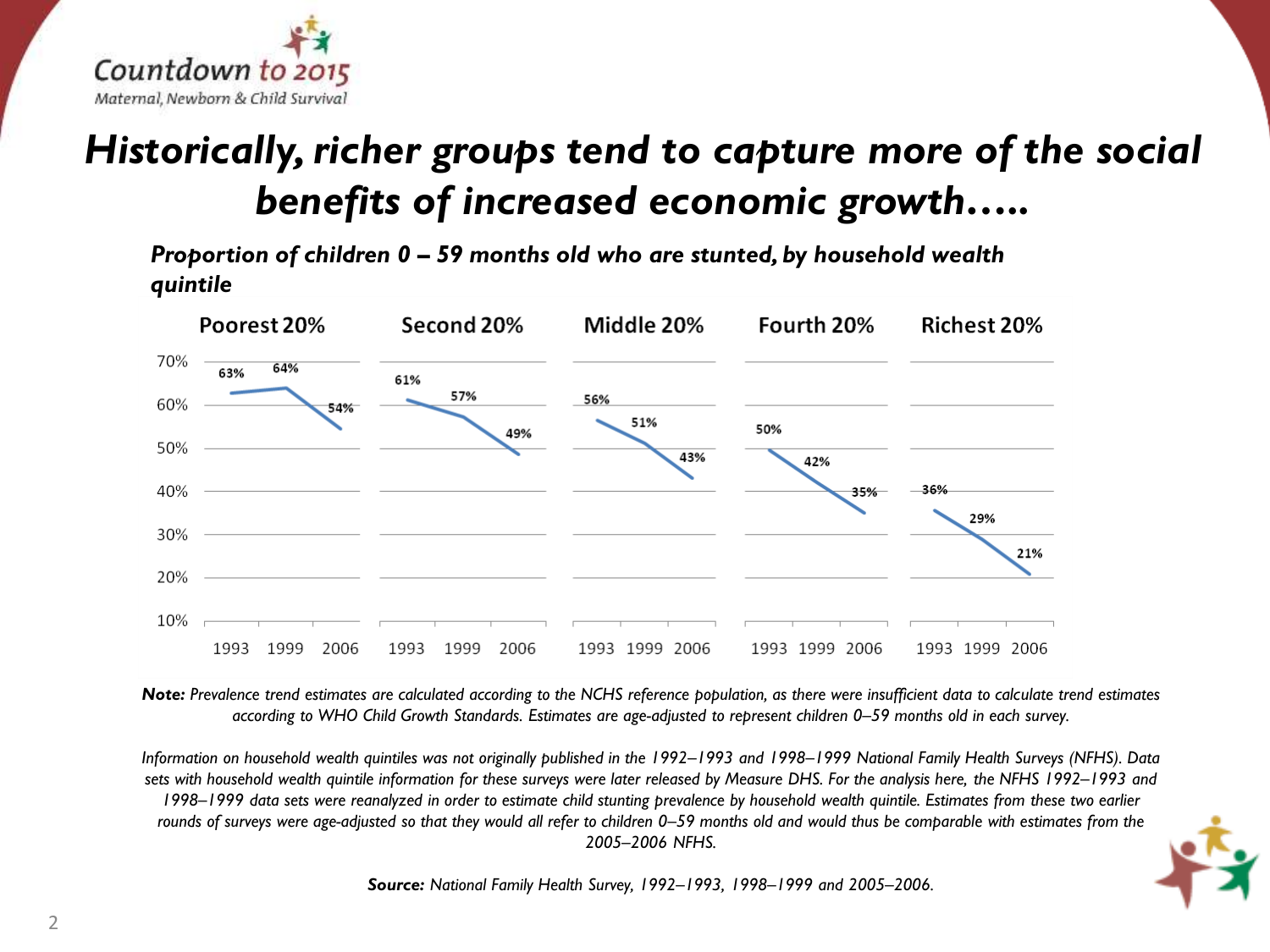

### **Leading to widening disparities in health outcomes…..**



*Source: Social & economic policy brief, UNICEF, August 2010*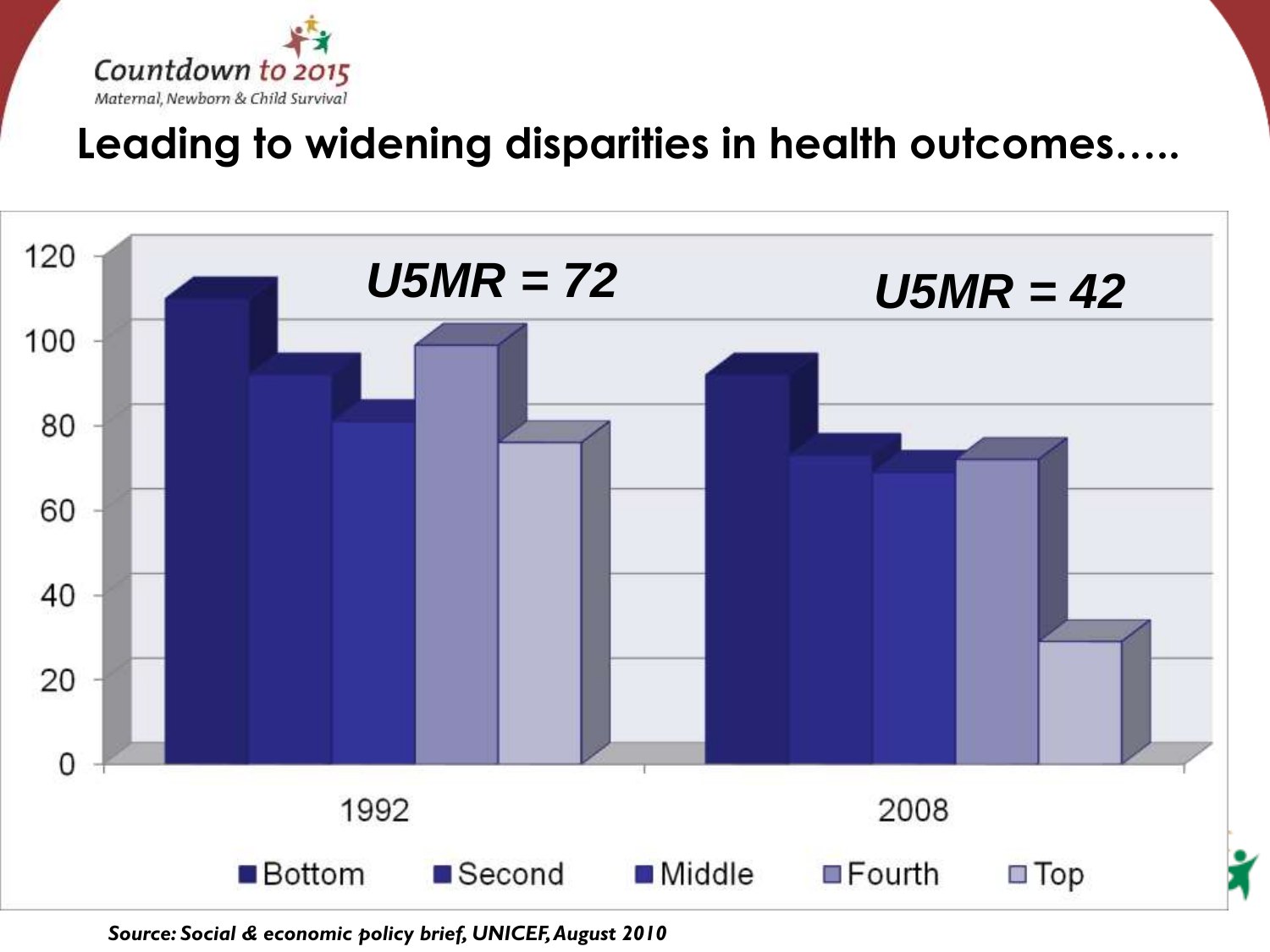

## **… and growing inequalities within most countries**

- Two-thirds of the countries that have made strong progress in reducing the under-five mortality rate have shown worsening inequalities since 1990.
- In short, gaps between better off and worse off have increased.
- This suggests that the delivery, financing, and use of essential health services for children favor the better off.



*Source: DHS, various years (reanalysed by UNICEF, 2010). PROGRESS FOR CHILDREN, Achieving the MDGs with Equity, Number 9, September 2010, UNICEF*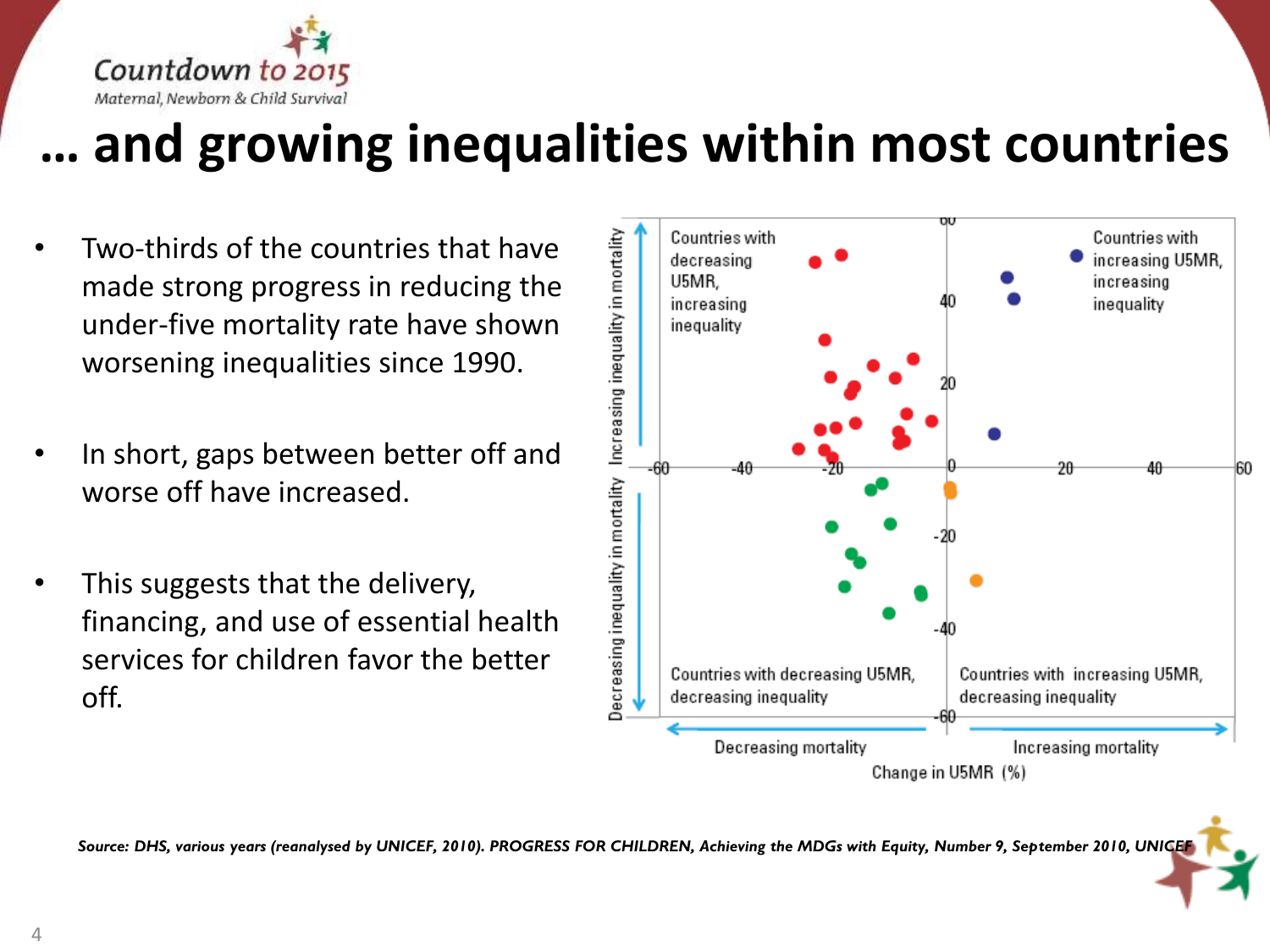# **Some Potential drivers of these inequities are found in current UHC efforts**

## • **Supply-side**

- Hub-to-spoke expansion of services; the poor are the last to receive investments & to be reached
- The scope and quality of services supplied is lower in the periphery, and in rural and poorer areas
- Institutional & informal discrimination, beyond financial

### • **Demand-side**

- Urban & rich: more aware of services, and have more powerful networks to capture benefits.
- Poor face proportionately greater opportunity costs
- Avoidance of care can be due to fear of discrimination as well as fear of impoverishment  $\overline{5}$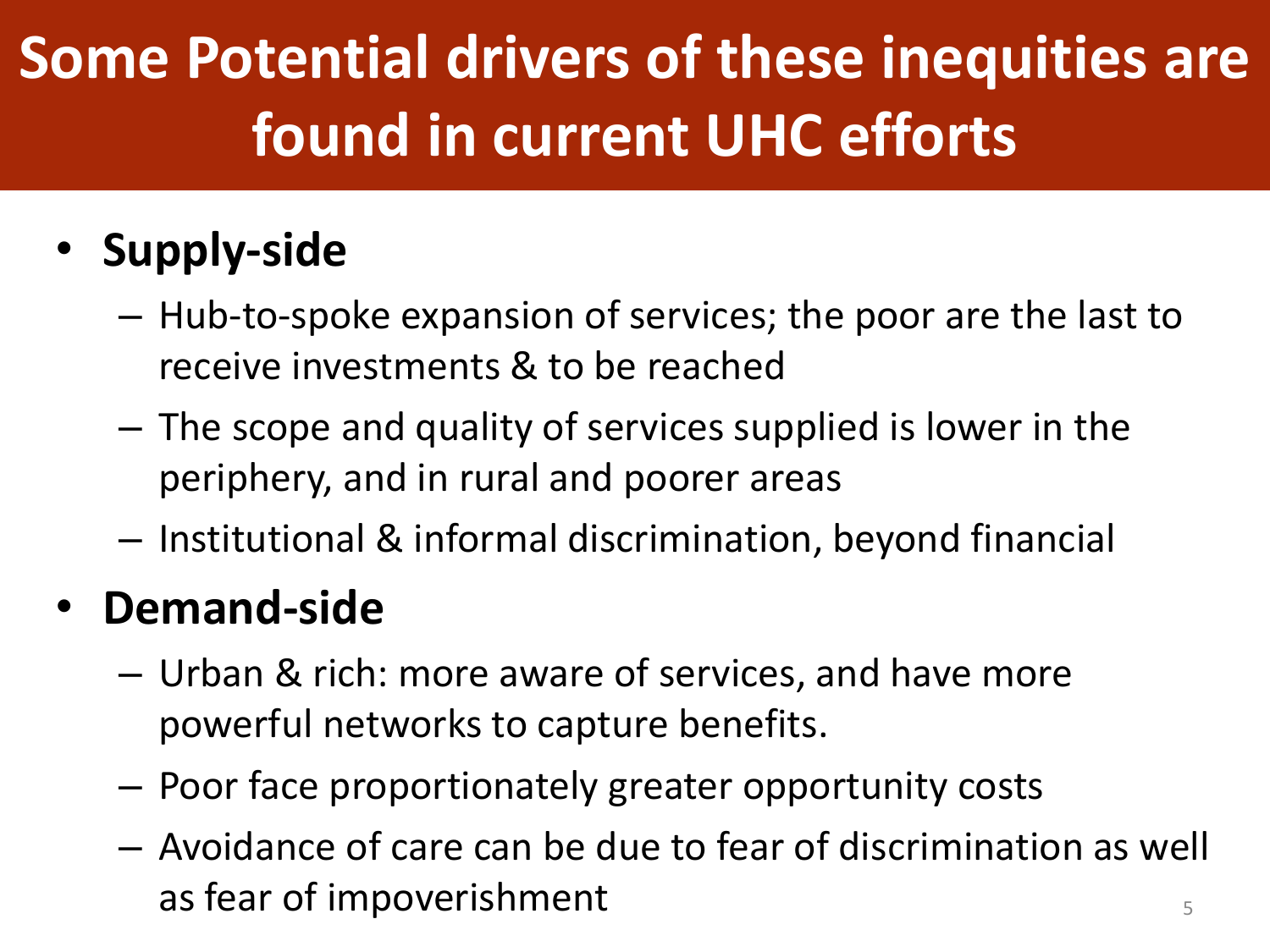### **There are multiple causes of deprivation hidden within national aggregates**



#### *Children from poorer households, from rural areas, and whose mothers have less education are at higher risk of dying before age five*

6 *education and 45 countries for rates by residence. Source: Levels & Trends in Child Mortality Report 2011; Estimates Developed by the UN Inter-agency Group for Child Mortality 39 countries with most recent DHS surveys conducted after 2005 with further analyses by UNICEF for under-five mortality rates by wealth quintile, 40 countries for rates by mother's* 

*Estimation*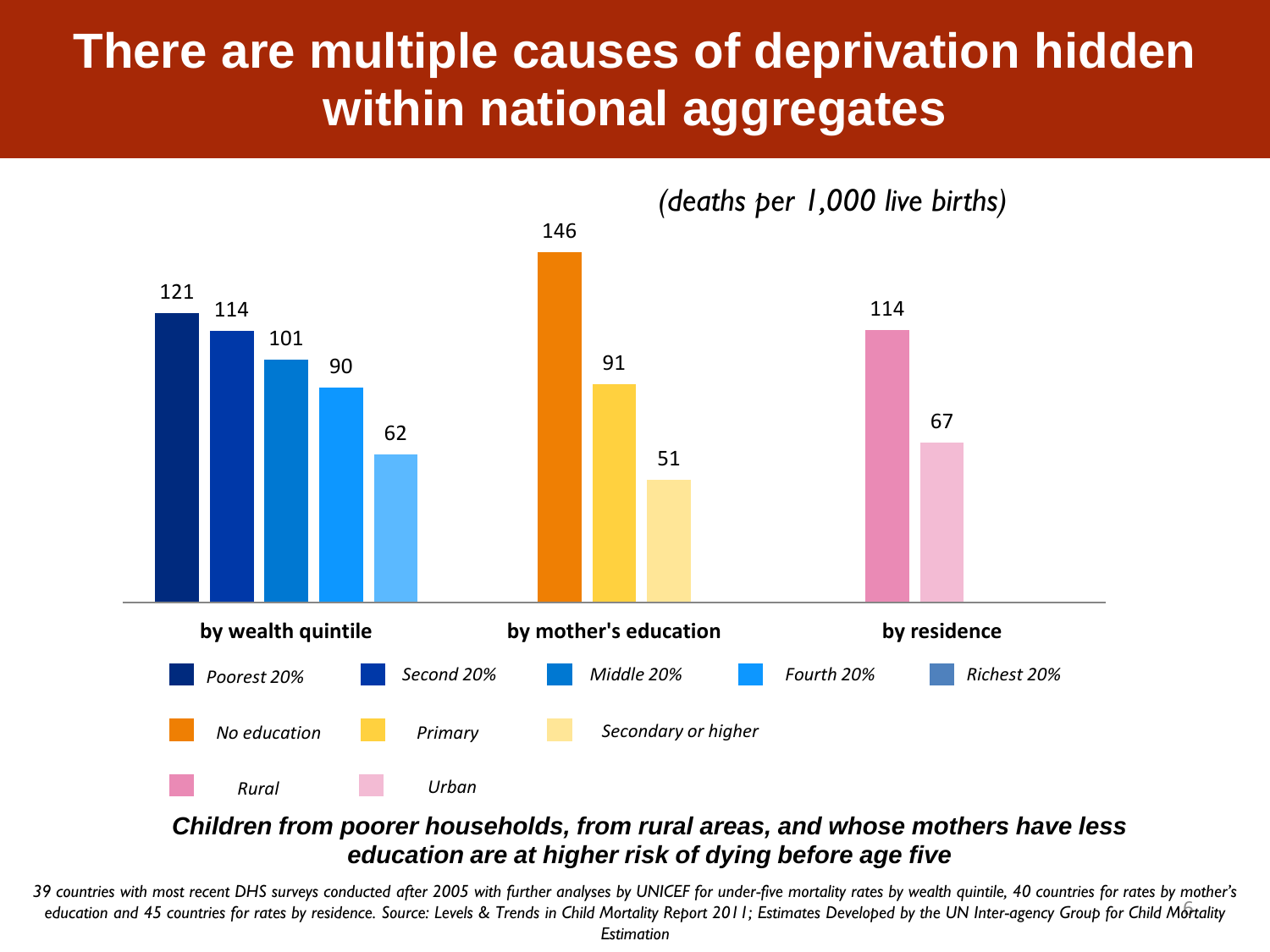### **MDG 1: Eradicate extreme poverty and hunger**

lodized salt consumption is higher among the richest households than the poorest households in countries with available data

Percentage of households consuming adequately iodized salt among the richest 20% of households as compared to the poorest 20%, by country



Percentage of the poorest 20% of households consuming adequately iodized salt

How to read this chart: This chart is based on 50 countries with available disparity data. Each circle represents data from one country. The size of a circle is proportional to the size of a country's population. The horizontal axis represents the percentage of the poorest 20% of households consuming adequately iodized salt, while the vertical axis represents the percentage of the richest 20% of households. Circles along the green line represent countries in which the likelihood of consuming adequately iodized salt is similar among the richest and the poorest households. Circles above or below the green line suggest disparity. The closeness of circles to the upper-left corner indicates greater advantage for the richest households in that country (greater disadvantage for the poorest households).



Source: MICS, DHS and national nutrition surveys, 2003-2009, with additional analysis by UNICEF.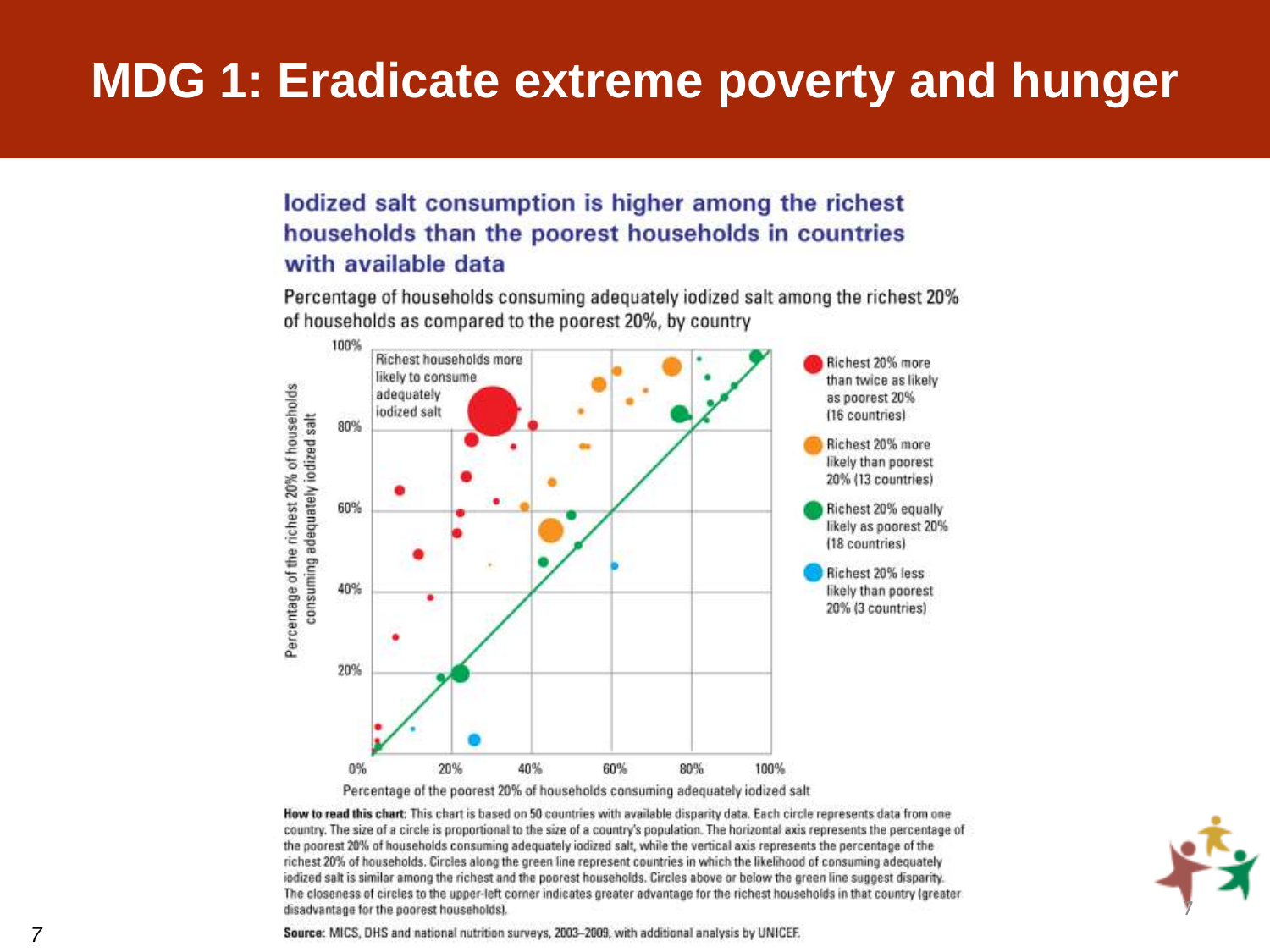### *Health inequities are often linked to multiple deprivations: e.g. Education marginalization*

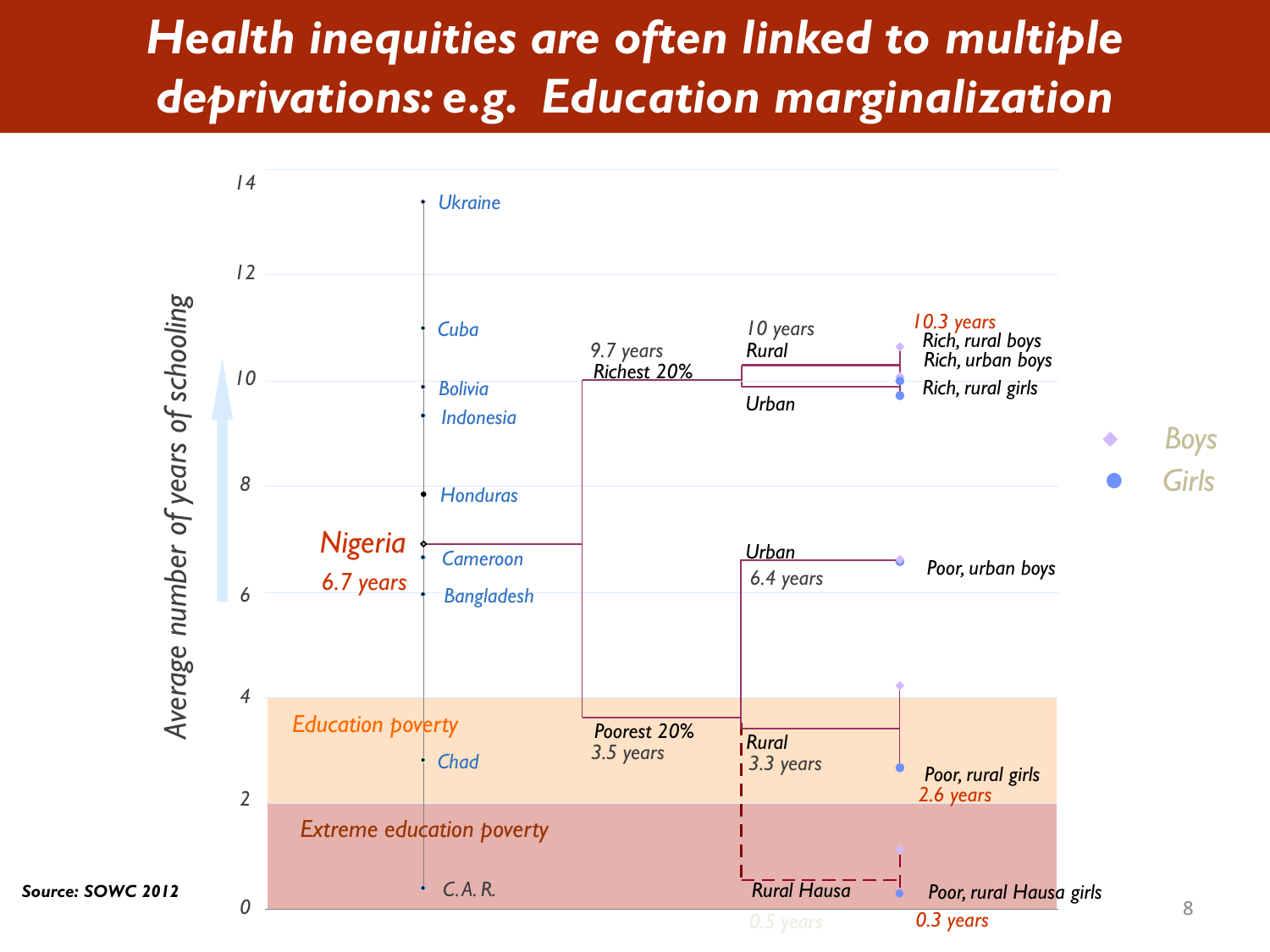# An alternative: shifting the curve towards pro-equity strategies



*Source: adapted from M. Chopra, UNICEF*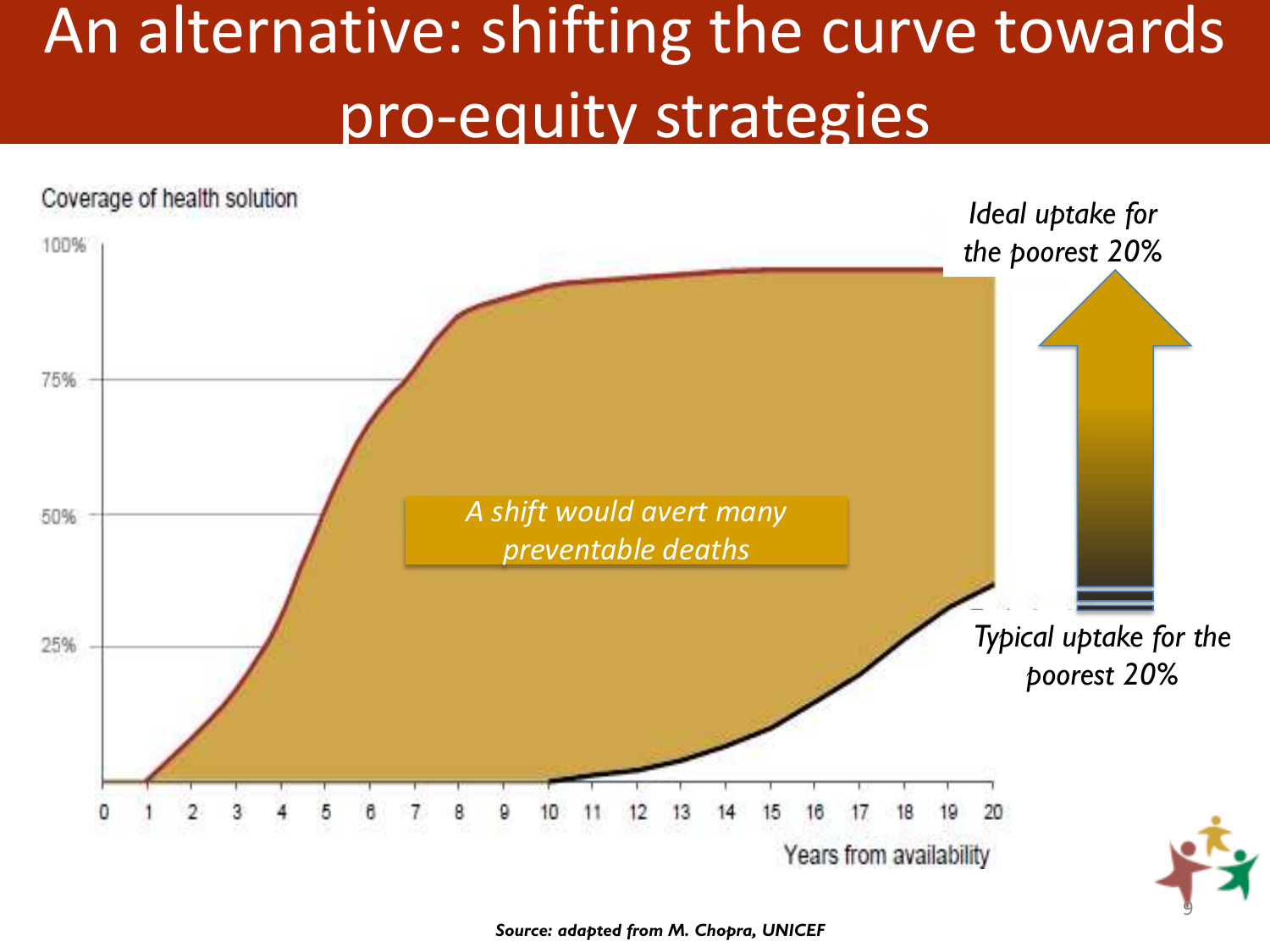# *Research areas on how to shift the curve, and move towards UHC with Equity*

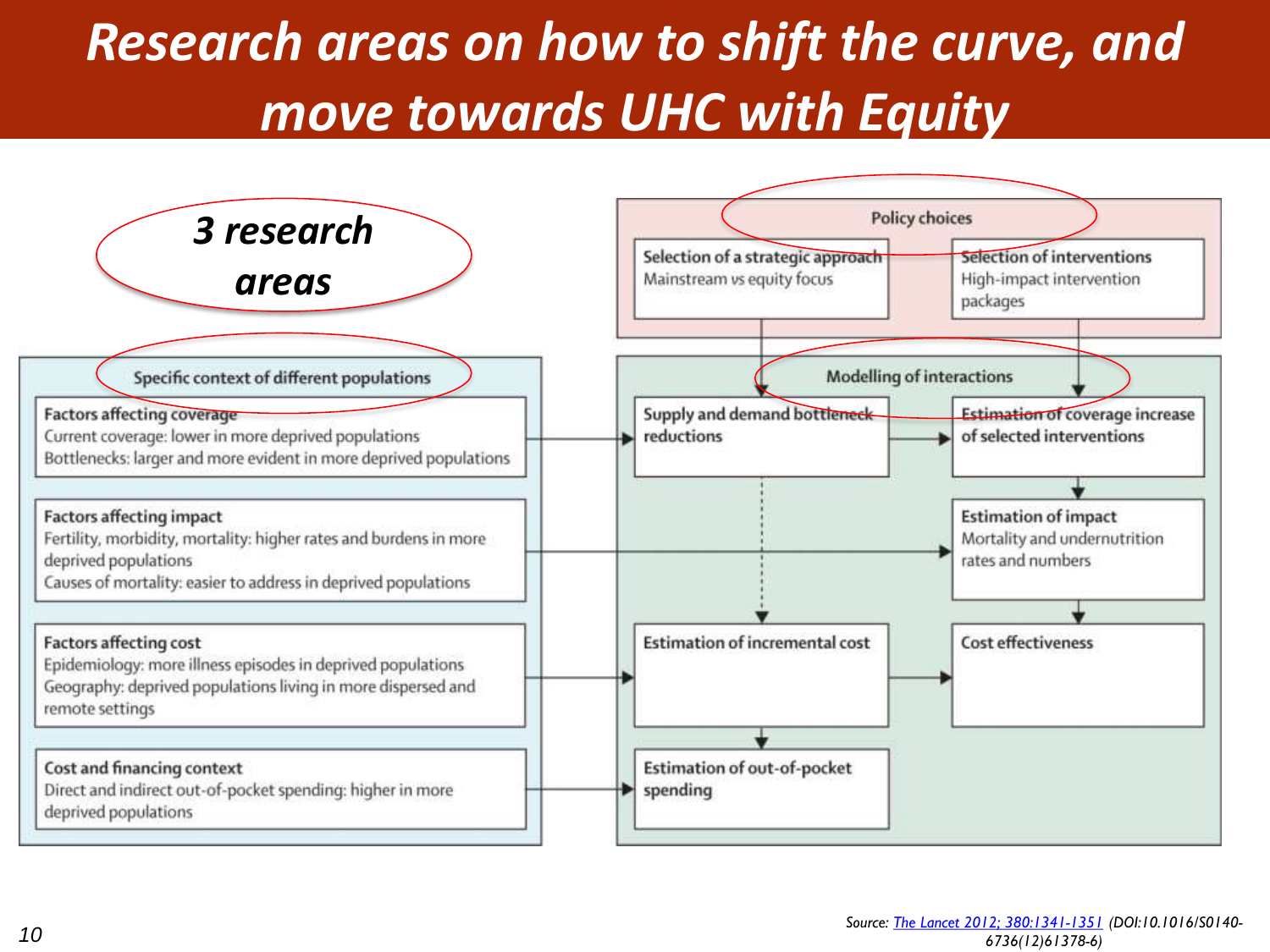# **Assessing health system bottlenecks to access for children & other at-risk groups**





<sup>11</sup> *Adapted by T O'Connell from Tanahashi T. Bulletin of the World Health Organization, 1978, 56 (2) http://whqlibdoc.who.int/bulletin/1978/Vol56-No2/bulletin\_1978\_56(2)\_295-303.pdf*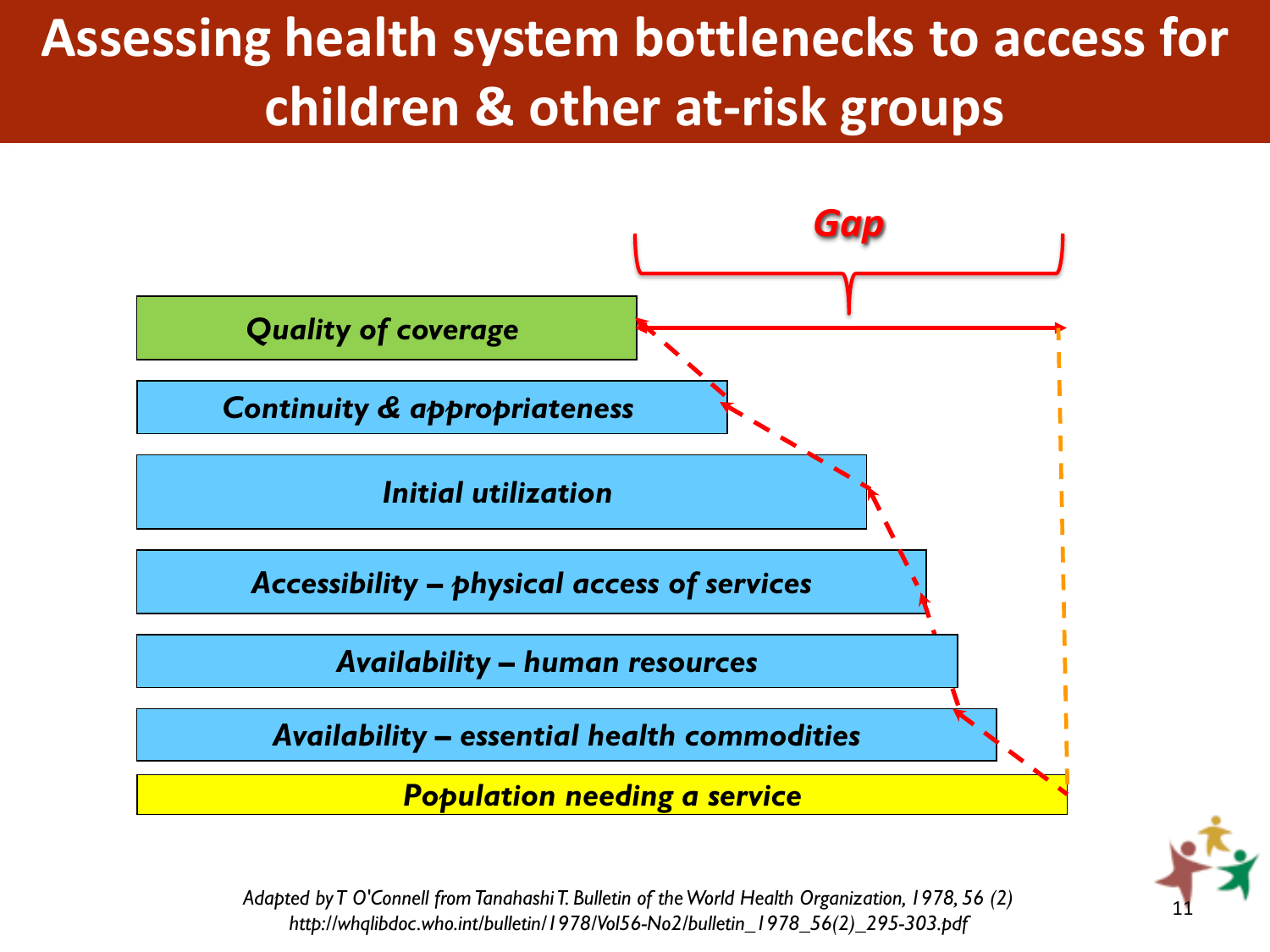# **Resolving inequities requires data on inequities in access faced by each group**

*Analysis of services delivered at primary health facilities in Ethiopia*



*Source: UNICEF 2011 reanalysis of DHS. MICs data*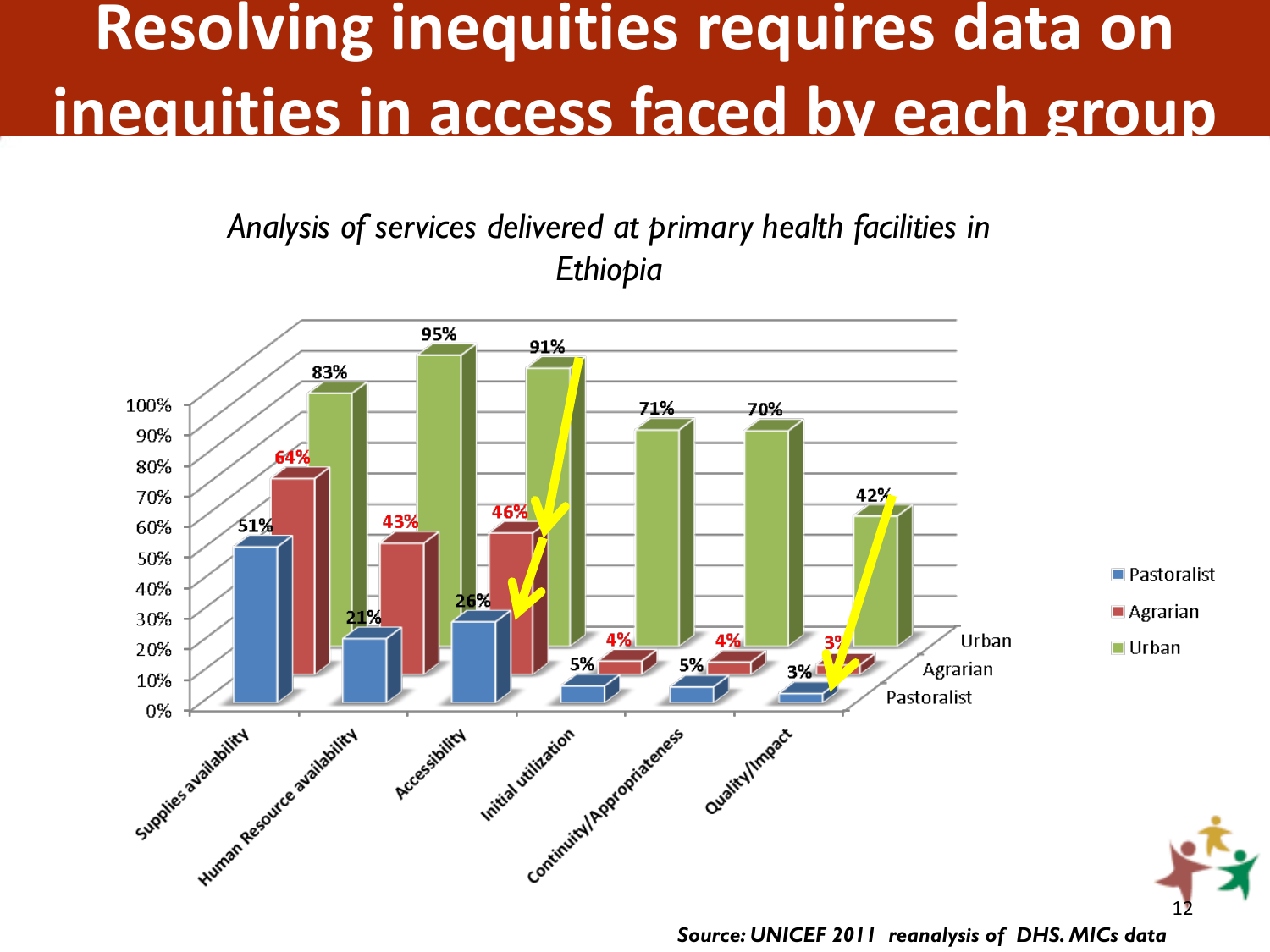# **Strategies to shift the curve**

#### **Reducing the gap**



#### **Reorienting towards proequity delivery & demand**

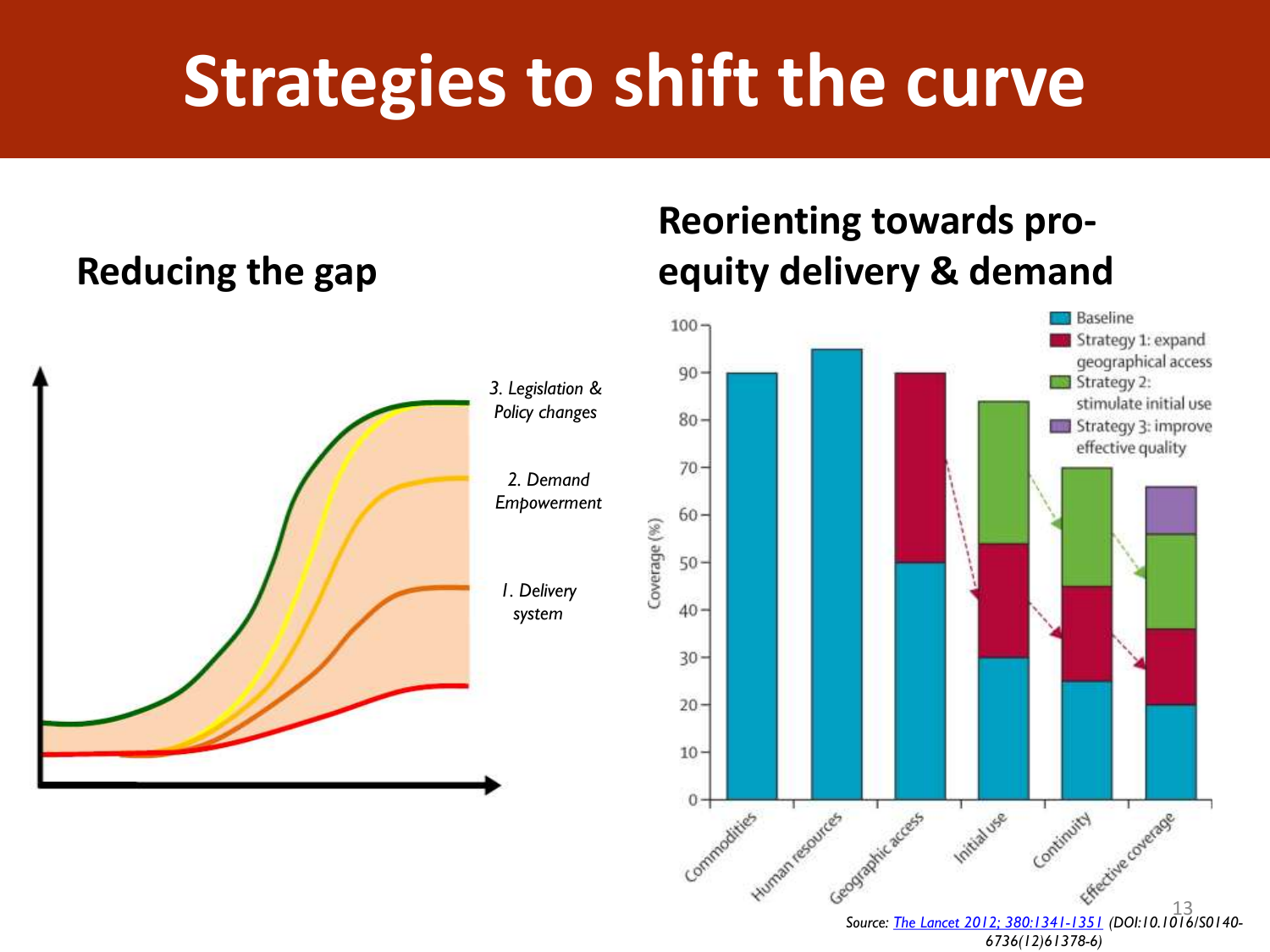## **Delivery Platforms**

#### THE LANCE<sup>-</sup>

### *Community-based promotion and case management:*

- *160% significant increase in the use of oral rehydration solution*
	- *80% increase in use of zinc in diarrhoea*
	- *13% increase in care-seeking for pneumonia*
		- *9% increase in care-seeking for diarrhoea.*
	- *75% significant decline in inappropriate use of antibiotics for diarrhoea*
	- *40% reduction in rates of treatment failure for pneumonia.*

### *Reduction of financial barriers*

- *Promote increased coverage of child health interventions*
- *Pronounced effects achieved by those that directly removed user fees for access to health services.*